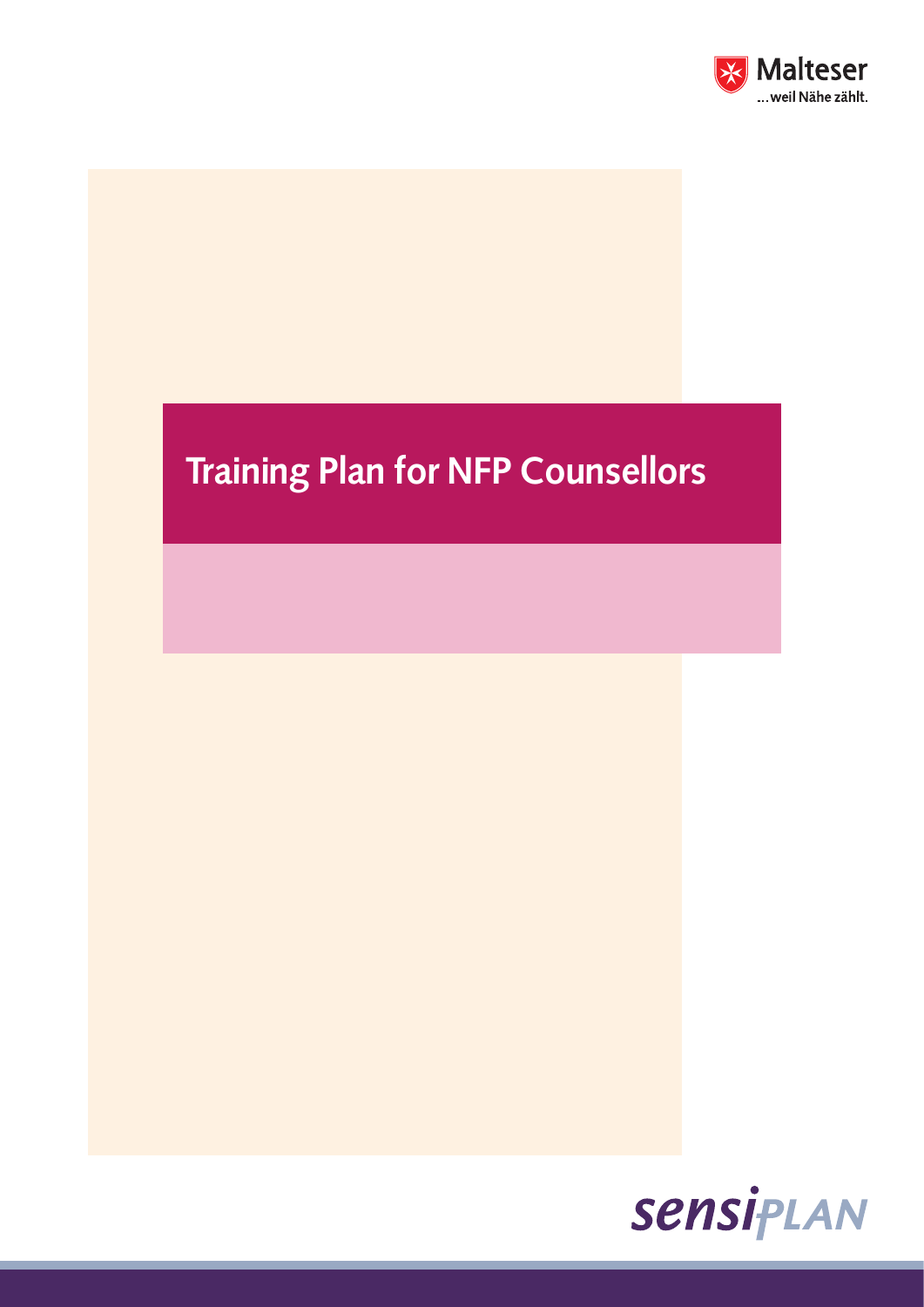

## **FOREWORD**

This Training Plan constitutes the operational basis for the preparation and implementation of training courses for NFP counsellors as guided by Sensiplan. It also provides a framework for the counsellors' commitment to ongoing professional development.

Training, advanced training and ongoing professional development are the responsibility of the Malteser Arbeitsgruppe NFP under the umbrella of the Maltese Association for Health Promotion & Prevention of Disease. These activities are being pursued in close cooperation with the NFP Research Project and the relevant central body in the Church.

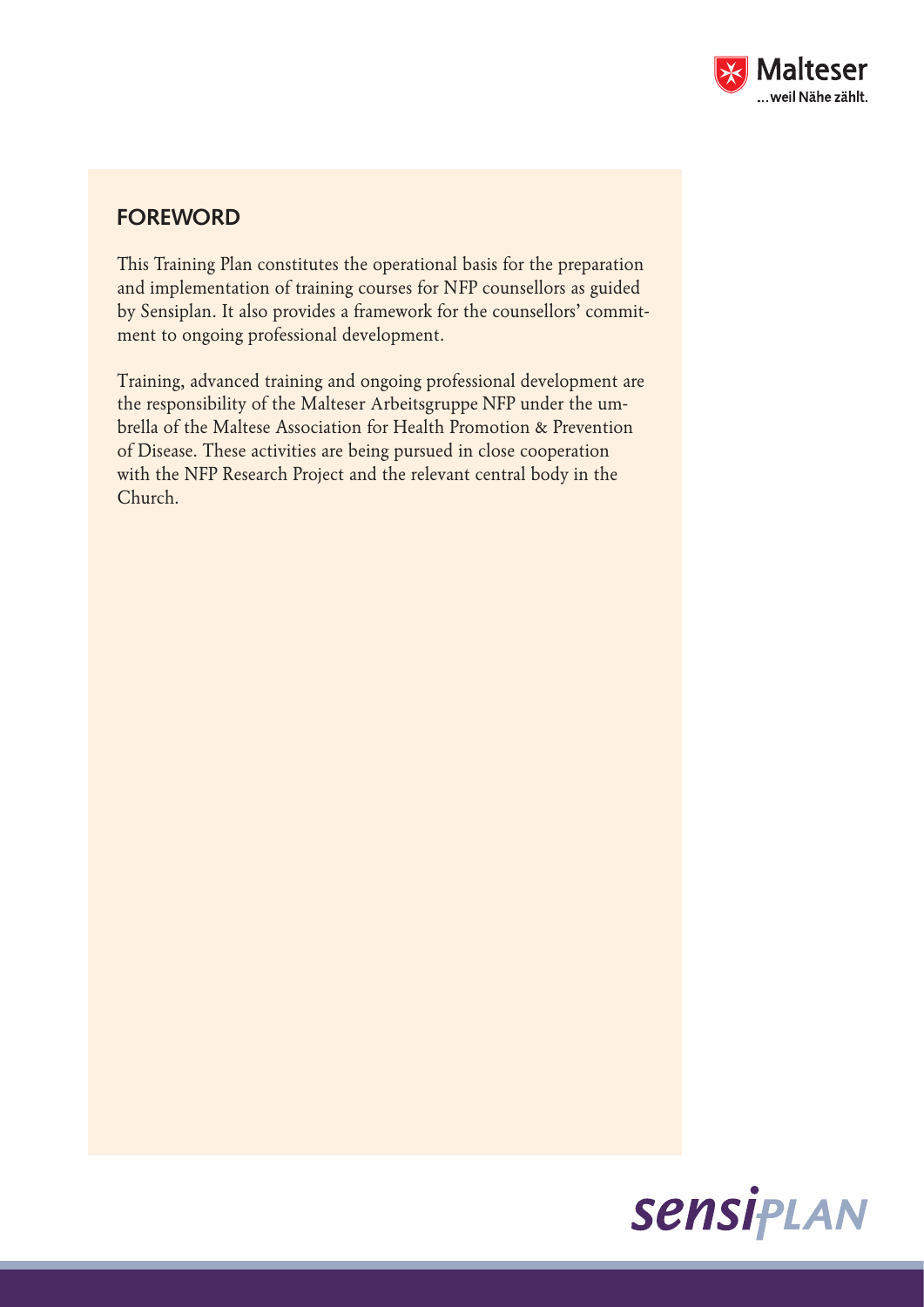

1

## Training to become an NFP counsellor

Preparation and accomplishment of the training programme for NFP counsellors is based on the following principles:

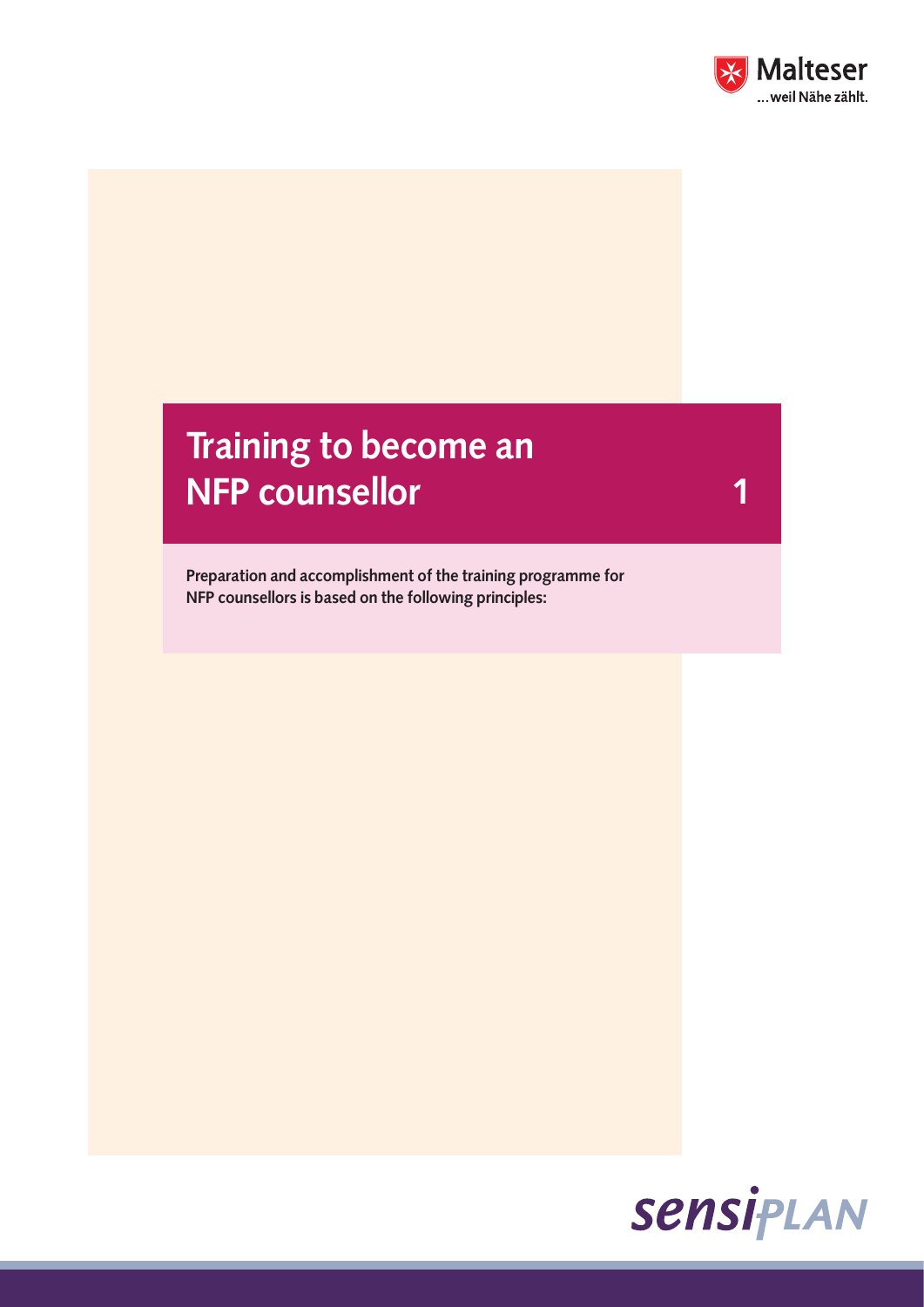

#### 1.1 Qualifications of course leaders

The course can only be led by individuals who have already completed the requisite training for becoming a course leader. The basis for this training is the most current version of the course leaders' manual, as approved by the Arbeitsgruppe NFP.

### 1.1.1 Prerequisites for the training of course leaders

In order to take part in the training for course leaders, participants must be NFP counsellors who have completed their training and been awarded their certificate. In addition, they must also have undergone training in the fields of pedagogy, medicine or psychology. Prospective course leaders must have a thorough understanding of relevant methodologies, are required to act as a contact person for difficult counselling cases and function as a link between trainees and the Arbeitsgruppe NFP. Prospective course leaders must have previously worked as a tutor on at least one training course for the duration of the whole course.

#### 1.1.2 Duration of training

Training for course leaders will take place over a minimum of 56 training hours. Among the subjects dealt with over the course, are the following:

- Advanced methodology training
- Discussion of alternative natural family planning methods
- Work on original cycle courses
- Provision of specific topics on didactics (teachers/psychologists)
- Advanced training in specific topics relating to gynaecology and obstetrics (medical doctors)
- Discussion of particular problems course leaders may face and the development of strategies to overcome them.

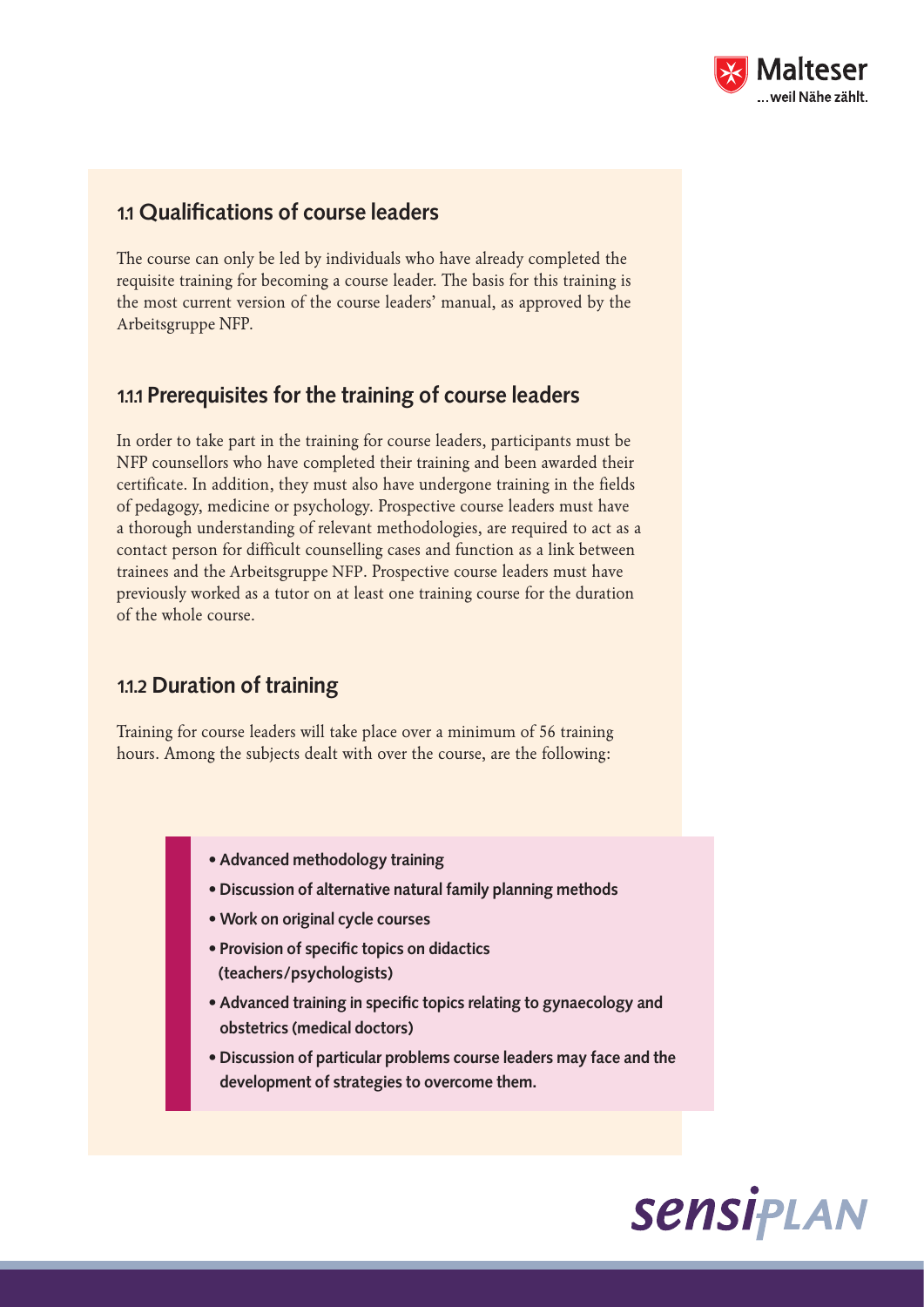

#### 1.1.3 Training materials

Mandatory training material for the course leader training are the practice book and the "Natural & Safe" workbook, the handbook for NFP counsellor training, and the course leaders manual, in addition to the scientific publications of the Arbeitsgruppe NFP.

## 1.2 Course leadership

By adopting an interdisciplinary approach, the course can only be led by a team.

#### 1.2.1 Composition of the leadership team

The team comprises of:

- a medical doctor (course leader)
- an educator or a
- psychologist (course leader)
- and tutors (no more than six participants allocated per tutor)

All members of the course leaders' team must already be fully trained NFP counsellors who have been awarded their certificates. In addition, the course leaders in charge must have worked as tutors on at least one training course and have completed specific training for course leaders.

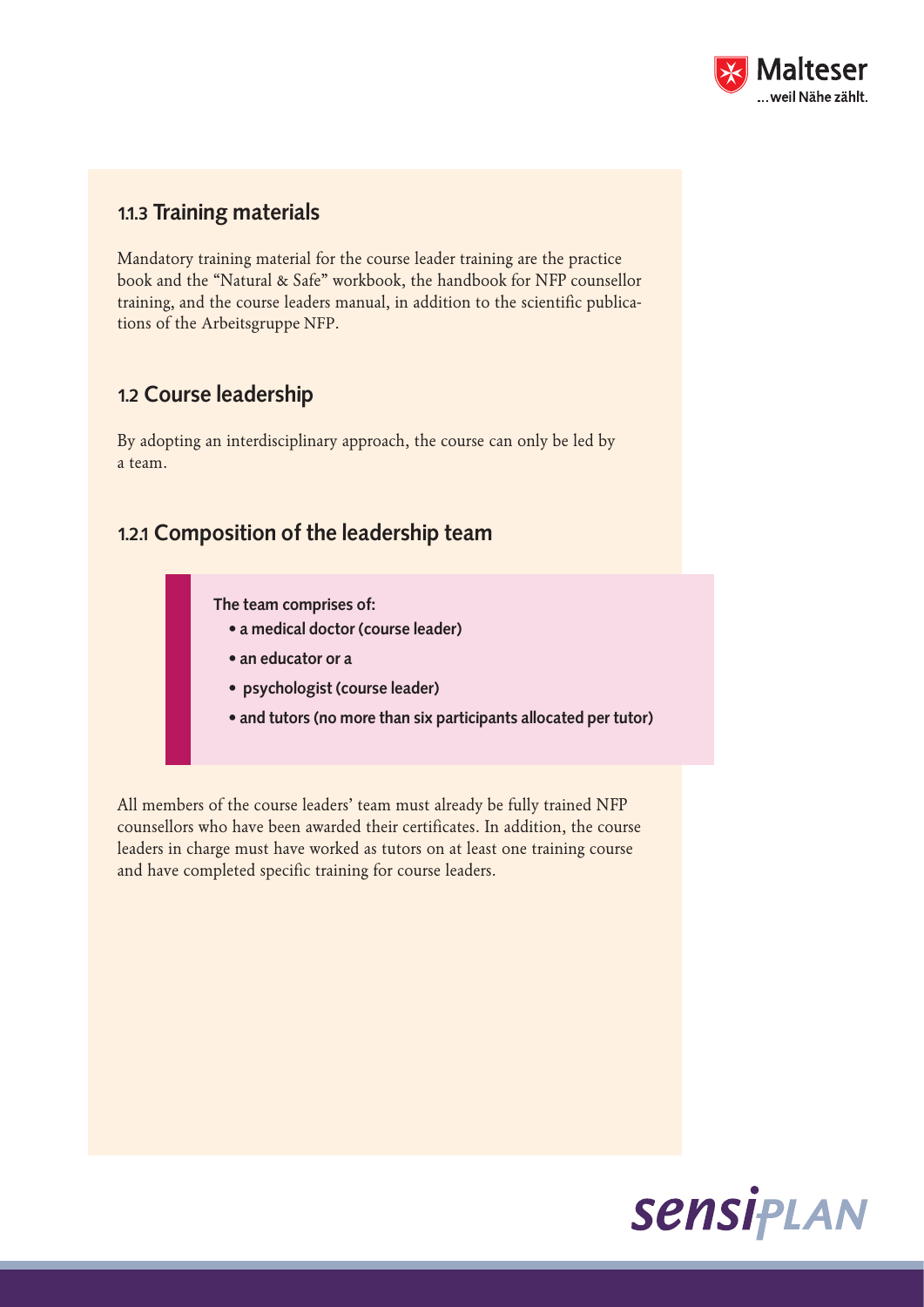

#### 1.2.2 Appointment

A leadership team is newly appointed for each course, in consultation with the organiser and the Arbeitsgruppe NFP, and will be appointed by the Arbeitsgruppe NFP to teach the course. The appointment is terminated at the end of every course. The appointment also provides for the duty of the leadership team to conduct the course in accordance with the instructions found in the course leaders' manual.

In order to be appointed as instructors, candidates must demonstrate their suitability for the position. This proof must include the NFP counsellor certificate, practical experience working as an NFP counsellor, and relevant professional development with a focus on adult education, marriage, family and life counselling or medicine. Course leaders must also undertake further training in order to familiarise themselves with the latest knowledge of natural family planning/Sensiplan, and to subsequently incorporate this knowledge into their teaching in a responsible manner.

### 1.2.3 Duties of the leadership team

The leadership team for the training course comprises of medical and pedagogical course leaders, as well as tutors. The tutors' task is to provide personal support to the participants throughout the whole course in consistently small groups.

## 1.2.3.1 The medical doctor

Since NFP counselling is first and foremost located within the field of medicine, a medical doctor shall be responsible for the knowledge shared as part of the training course. Through relevant scientific-oriented ongoing professional development, and in close cooperation with the Arbeitsgruppe NFP, the doctor must ensure that he or she is always up-to-date with the most recent developments in the field, which should be imparted to the participants in a suitable manner.

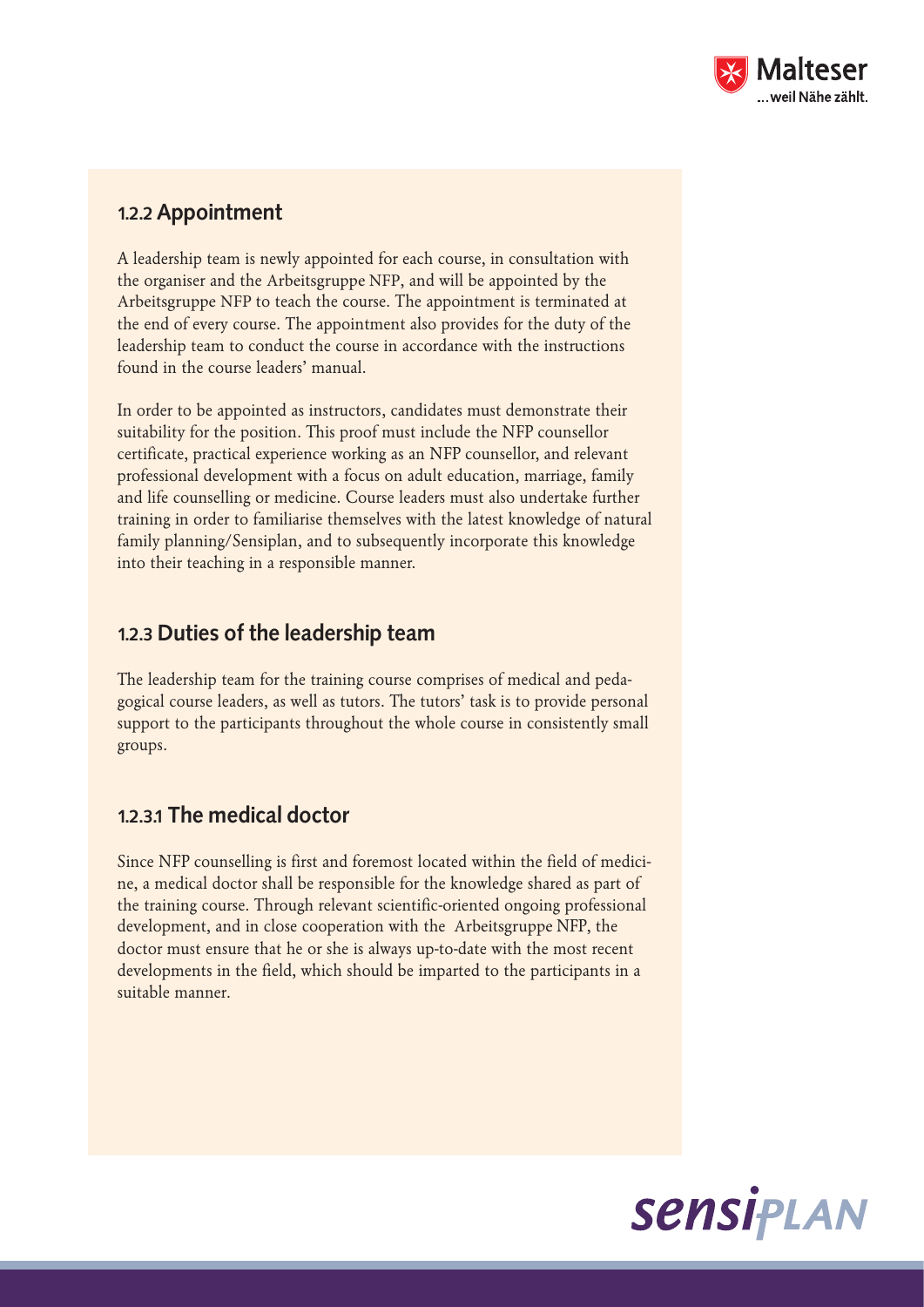

#### 1.2.3.2 The educator or psychologist

The educator's first task is to ensure that the training course is conducted so as to enable the participants to learn and explore the course content within the allotted time. In addition, the educator is responsible for ensuring that the participants learn and practice didactic and psychological methods, enabling them to familiarise interested couples with NFP in order that they may apply it independently.

#### 1.2.3.3 Tutors

The tutors are the final members of the leadership team for the training course. Their task is to provide support to the participants throughout the course in consistently small groups. In these small groups, the participants work on psychological and pedagogical issues, as well as discussing practice cycles and the participants' own cycles. Depending on their inclination and in consultation with the course leaders, the tutors can also take on certain duties related either to the subjects being taught, or of an organisational nature.

#### 1.3 Training for NFP counsellors

The goal of NFP training is to enable NFP counsellors to familiarise interested parties with Sensiplan so that they can promptly and independently follow Sensiplan in a reliable manner. Training is divided into a theoretical stage and a practical stage. Both stages are based on the course leader manual and the training manual for NFP counsellors. Successful completion of the course will lead to the award of a certificate.

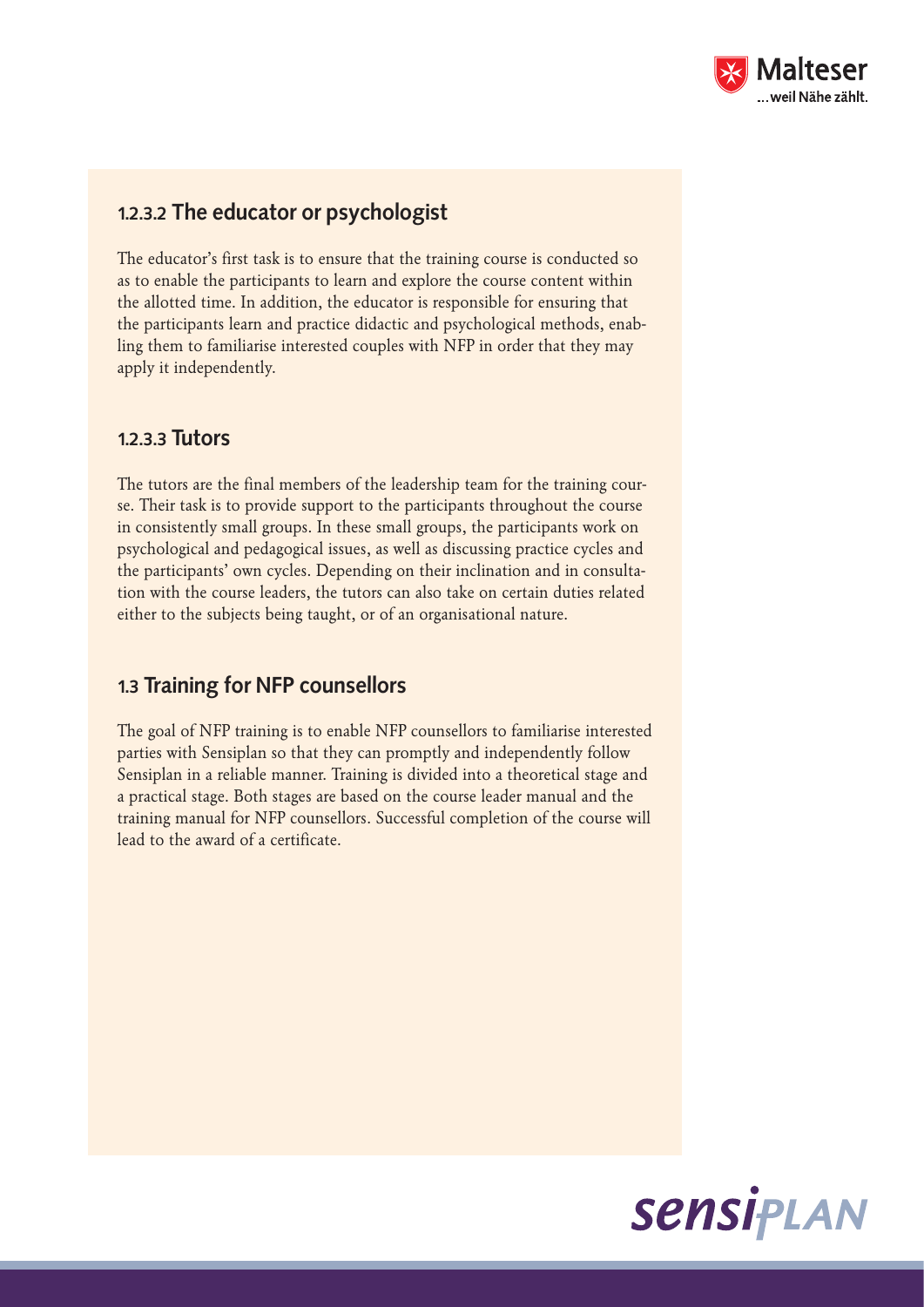

#### 1.3.1 Admission to training as an NFP counsellor

The prerequisites for attending a training course are the following:

•Attendance over three cycles at an NFP introductory course taught by an NFP counsellor. The counsellor will have been approved by the Arbeitsgruppe NFP and will have used the workbook throughout the course. Evidence that the potential participant has also observed six of their own cycles is required.

The organiser and the course leaders decide who will be allowed to undertake training, in close consultation with the Arbeitsgruppe NFP. In case of doubt, or if a candidate does not fulfil the aforementioned requirements for admission, the Arbeitsgruppe NFP will make the final decision on whether to admit them or not.

#### 1.3.2 Theoretical training

A prospective NFP counsellor must successfully complete at least 60 hours of theoretical training in which the following subjects are taught in compliance with the mandatory guidelines set forth in the course leader manual:

- Anatomical and physiological foundations of procreation and of the female cycle
- Sensiplan's policy for routine and special situations (breast feeding, menopause, cessation of hormone-based contraceptives, situation following childbirth/miscarriages, irregular cycles)
- Didactic aspects of counselling sessions
- Psychological aspects of counselling sessions
- Practising cycle assessment, teaching methods and conversational manner

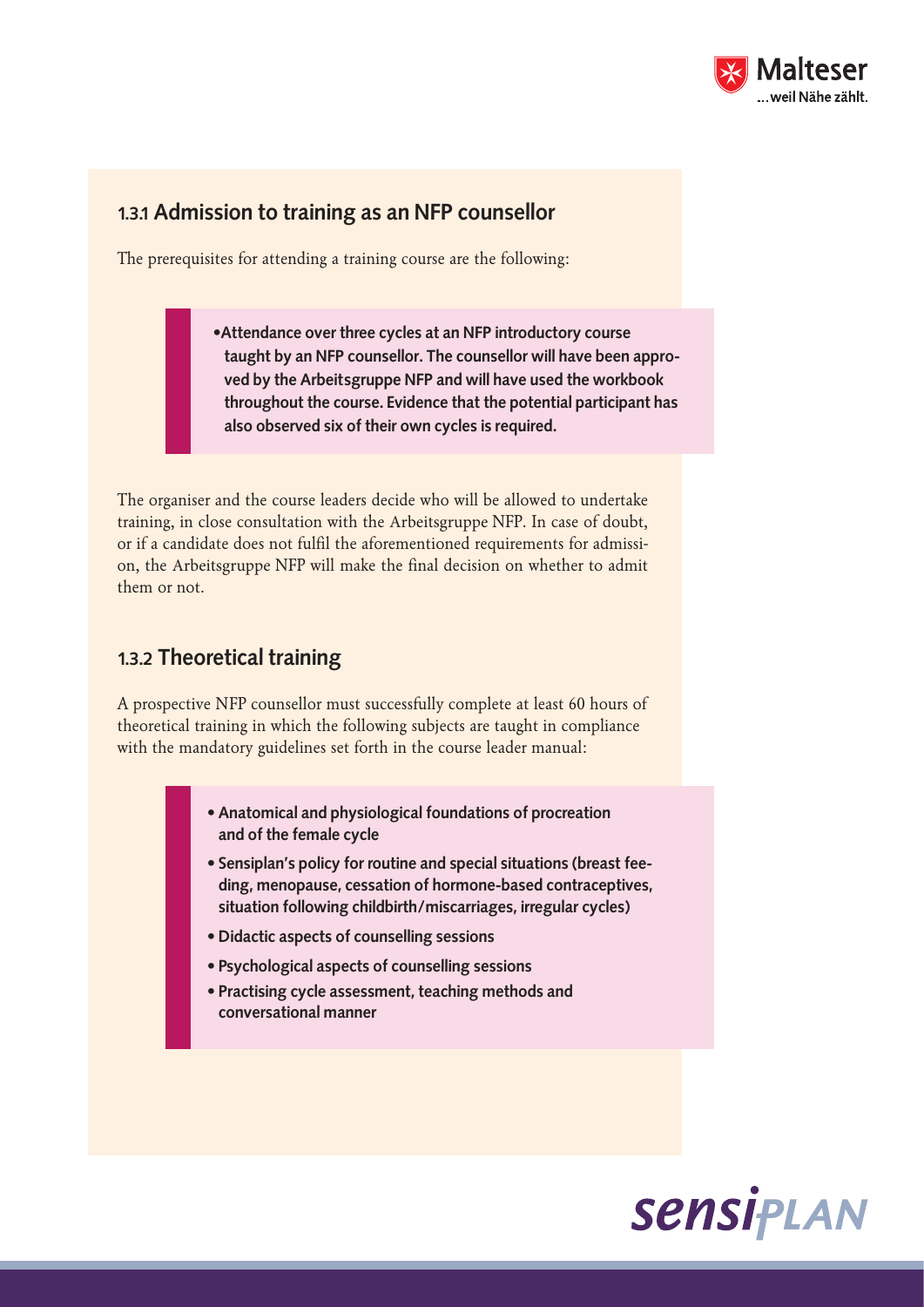

For doctors, medical students and others with medical training (e.g. midwives), the theoretical training component can be substantially shortened if all participants in the course have this background. However, courses must last no fewer than four days.

### 1.3.3 Completion of theoretical training

The theoretical training component is concluded with a written examination. To take the examination, participants must have attended at least five of the six theoretical training modules. The examination deals with examples of menstrual cycles and tests knowledge of NFP methods and issues concerning anatomical and physiological foundations of human reproduction, insofar as they are relevant to Sensiplan's interests.

The following subject matters must be included among examples of menstrual cycles:

- All options for measuring both temperature and cervical mucus at the beginning and end of the menstrual cycle
- All options for determining the infertile period at the start of a cycle, by using fixed methods
- A temperature pattern that necessitates the use of special methods
- Temperature readings that are distorted by delayed measurement times and other circumstances when temperature is at its lowest point and when it is rising
- Mistaken assessment made by the client
- Sexual contacts during the fertile period, which require the counsellor to warn of a possible pregnancy and discuss the couple's family planning goals.

The questions for the written examination are drafted by the Arbeitsgruppe NFP and the examination is conducted locally by the organiser. Examinations are monitored by individuals appointed by the Arbeitsgruppe NFP.

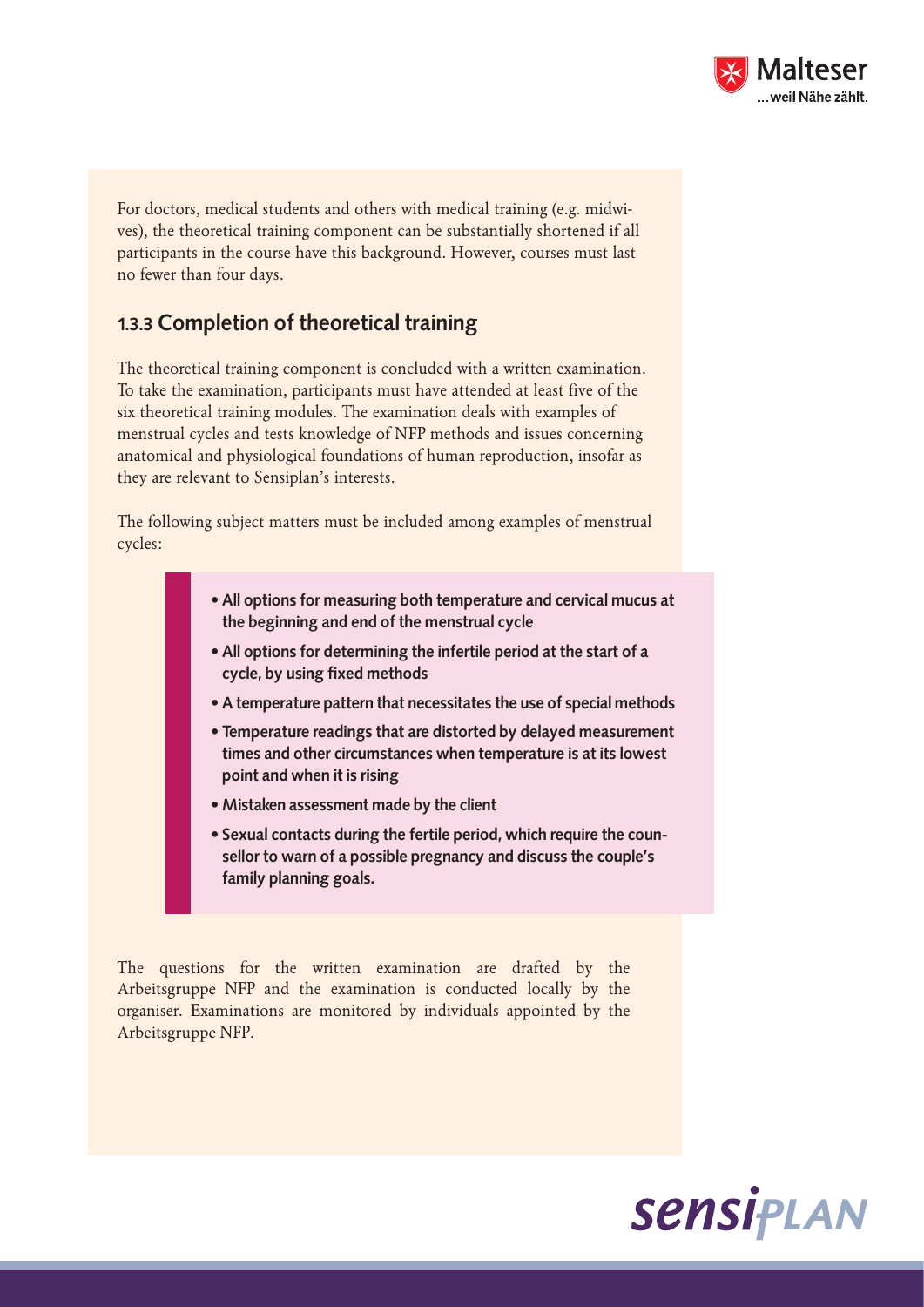

Course leaders correct the examinations in accordance with a marking or assessment system provided by the Arbeitsgruppe NFP and then submit the results to the working group. To pass the examination, a trainee must attain a predetermined number of points and must not misstate the duration of the fertile period when answering any of the questions.

Even when a candidate fails to attain the requisite number of points, in certain cases the Arbeitsgruppe NFP may, after consulting the course leaders, award a pass mark if by fulfilling additional requirements, the uncertainties can be mitigated.

The Arbeitsgruppe NFP alone shall verify whether the requirements have been properly fulfilled and shall make the final decision on whether the candidate has passed the examination. Candidates who fail an examination may repeat it once, after three months have elapsed and after complying with any conditions specified by the Arbeitsgruppe NFP. The Arbeitsgruppe NFP will make known the examination results and will authorise candidates to carry out their practical training.

#### 1.3.4 Practical training

Only candidates who have passed the written examination are allowed to undergo practical training. A candidate's practical training consists of explaining how to use Sensiplan to three women or three couples. The explanation is based on the introductory commentary. When two NFP counsellors are married to each other and both start practical training together, they may jointly advise the requisite three clients. Of the three clients, at least two must wish to avoid pregnancy.

Course participants are forbidden to advise any other women except these three clients until they have passed their oral examinations and received their certificates.

Minutes must be taken of the counselling sessions. These minutes must be submitted together with the menstrual cycle records at the time of the oral examination.

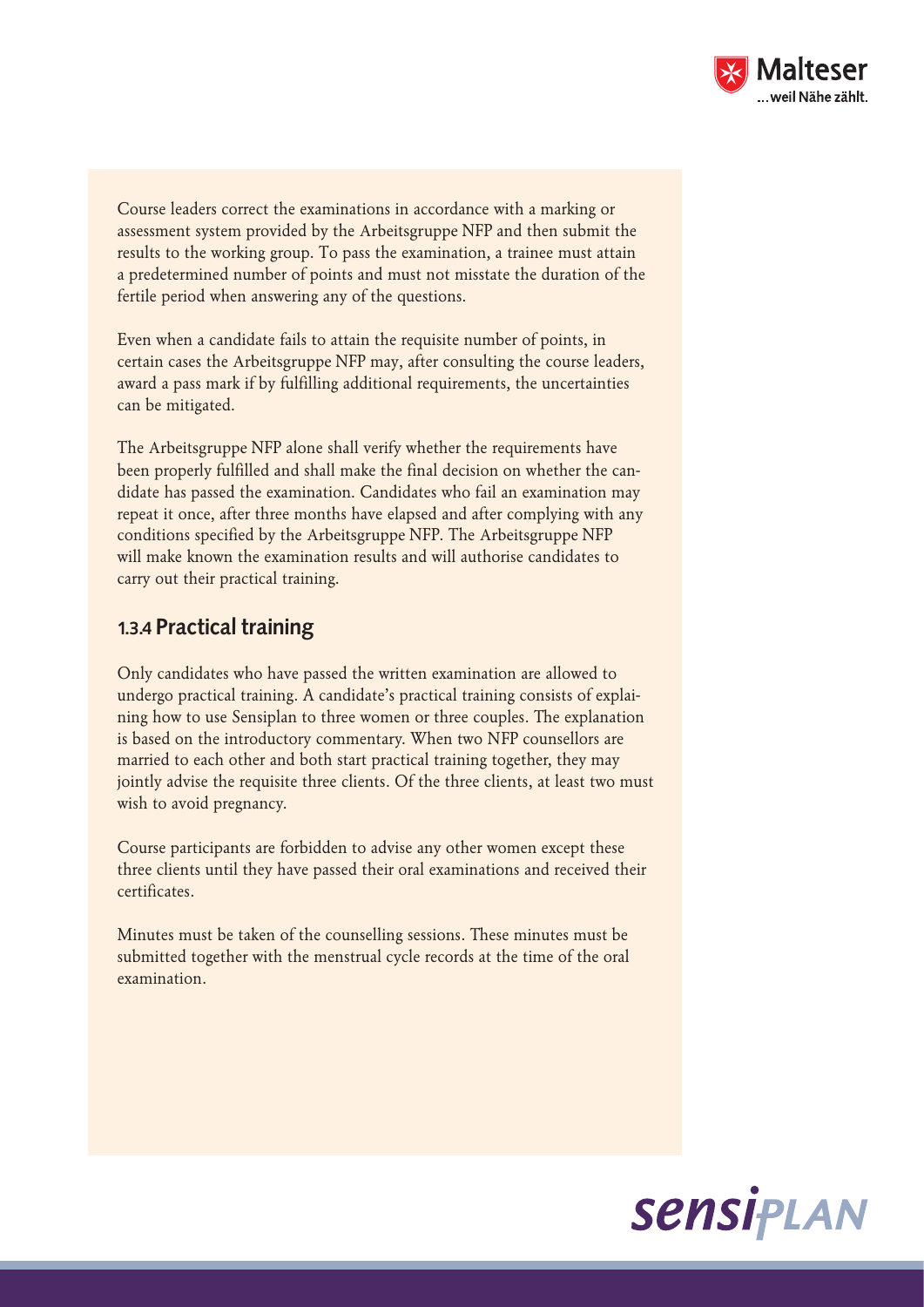

The minutes must clearly state:

- The matters discussed
- Any problems reported by the clients over the course of the counselling session
- Whether the clients have made mistaken assessments, and if so, which ones
- How the counsellor dealt with mistakes and problems.

Practical training includes two full-day sessions devoted to further education, during which counselling issues and difficulties are discussed.

If a trainee participant fails to start practical training within one year of being approved for such training, the approval becomes void. If this occurs and the trainee later wishes to undergo practical training, he or she must submit another application stating the reasons why this is the case. The Arbeitsgruppe NFP will then consider which conditions the trainee must fulfil to com-mence practical training. In such cases, it is recommended that the written examination be repeated, and that the participant attend a training course for a while.

Practical training must be completed within one year of its start date. If the practical training is completed after this period, the trainee must submit an application stating the reasons for this. The Arbeitsgruppe NFP will then consider under which conditions practical training may be extended.

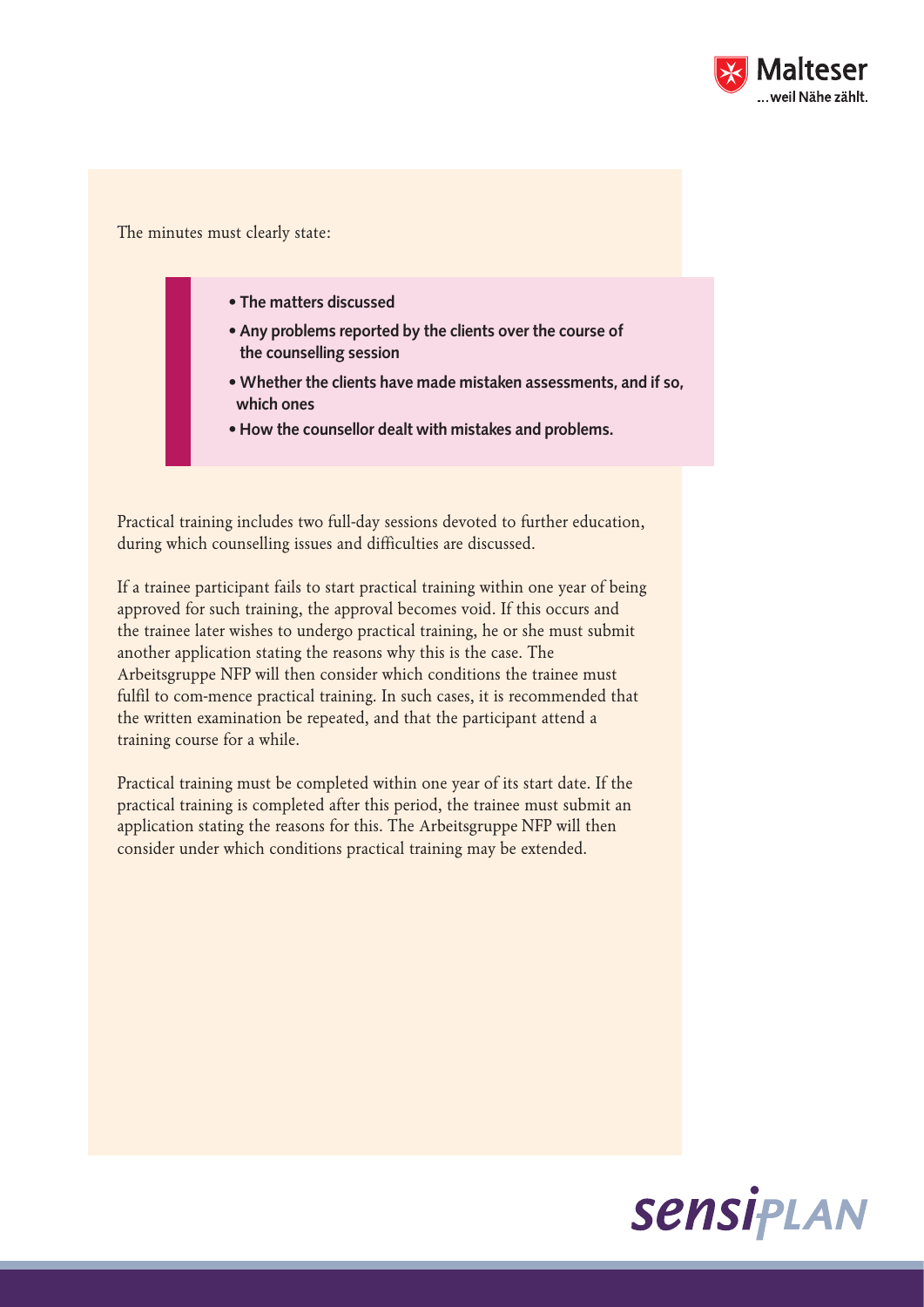

### 1.3.5 Completion of NFP counsellor training

#### 1.3.5.1 Oral examination and certificate

The Arbeitsgruppe NFP, in consultation with the course leaders and the organiser, will set the time and date of the oral examination, once all or most of the participants have completed their practical training. Normally candidates will be examined individually. In exceptional cases that warrant it, candidates may be examined in pairs. Married couples are usually examined jointly. Each candidate or married couple is examined for between 30 and 45 minutes. Exceptions to this rule may be allowed on submission of a written application to that effect.

The examination board is composed of one representative of the Arbeitsgruppe NFP, a gynaecologist appointed by the working group, and one of the two course leaders. The examination board is chaired by the gynaecologist. In exceptional cases, if warranted and the examination board does not object, others may attend the examination but shall have no authority to ask ques-tions or to participate in decisions.

Each candidate must take the following to the oral examination: three counselling cycles for each of the clients initiated in Sensiplan and the minutes of the counselling sessions. If a candidate fails to submit all of the completed counselling cycles at the time of the oral examination, the examination board may allow him or her to take the oral examination if circumstances so warrant. In such cases, if the candidate passes the examination, the pass mark will not become valid until the candidate submits the missing cycles, complete and error-free, to the Arbeitsgruppe NFP. Various aspects of the counselling situation are examined by referring to the cycles and session minutes submitted by the candidate.

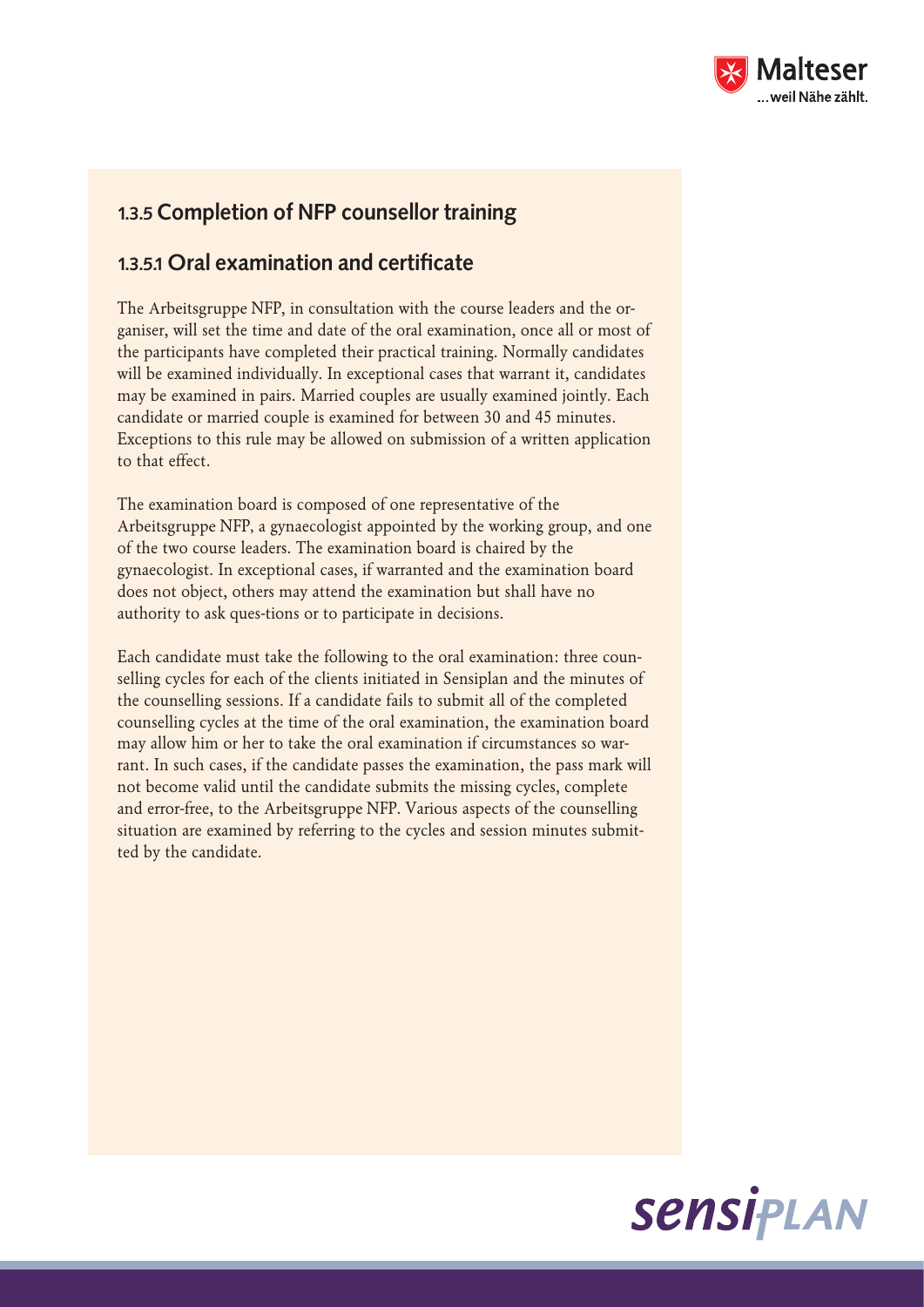

Over the course of the oral examination, the examination board should be persuaded, in particular, that

- the candidate is aware that Sensiplan's reliability is problematical and is capable of providing nuanced advice.
- the candidate is sensitive to the user's personal circumstances (i.e., family planning goals, relationship with the partner and family situation, social factors etc.).
- the candidate is aware of his or her limitations.
- the candidate is capable of determining, in view of the specific situation and notes, whether the woman he or she is counselling has mastered the skill of reliably assessing her cycles.

The examination board's decision to pass a candidate must be unanimous. The candidate's performance is recorded in a separate memorandum and signed by the chair of the examination board and by the representative of the Arbeitsgruppe NFP that is present.

If a candidate fails the oral examination, a detailed record of the reasons why must be made. A faulty assessment by the client or couple should not constitute grounds for failure in the examination. Instead, a fail mark should be given to an NFP counsellor who failed to realise that the assessment was faulty, neglected to inform the client of this fact, and failed to take suitable measures to assure additional practice and repetition by the client. The award of a definitive pass mark can be made conditional upon an extension of the practical training. In all other cases, the candidate shall be deemed to have failed the examination.

Trainees who successfully complete their training are awarded a certificate in recognition of this.

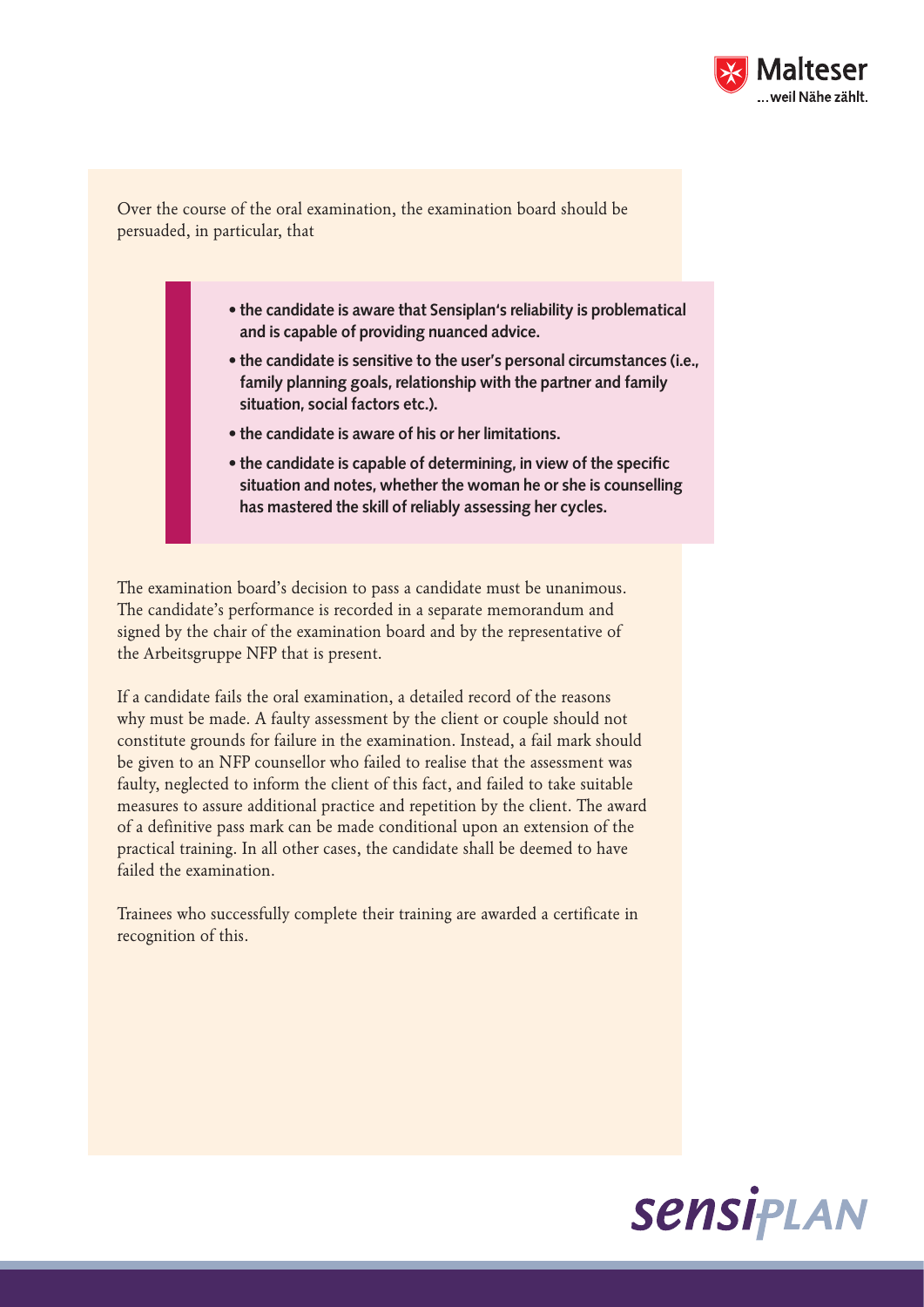

### 1.3.5.2 Appointment as an NFP counsellor on behalf of the Arbeitsgruppe für Natürliche Familienplanung

In addition to awarding the certificate, the Arbeitsgruppe NFP may authorise the candidate to work as an NFP counsellor on behalf of the working group and as part of its organisational structure. An NFP counsellor undertakes to:

- comply with the NFP working group's conditions and guidelines.
- regularly pursue further training and to accept counselling assignments at least once every two years, after receiving the certificate.
- acknowledge that he or she will work as a member of a regional group of NFP counsellors.
- consult the regional group or doctors affiliated with the Arbeitsgruppe NFP in the event that special counselling issues arise.
- observe complete secrecy regarding the personal and economic circumstances of persons whom he or she meets in his or her capacity as an NFP counsellor. This duty also applies to the discussion of individual cases including those discussed during further education or training events.
- counsel at least one client per year, in order to acquire a modi-cum of practical experience.

The Arbeitsgruppe NFP is both entitled and obligated to repeatedly verify compliance of NFP counsellors with its guidelines. In the event of violations, the counsellor must be given instructions and advice. In cases of doubt and special situations, continued acknowledgement of counsellor status can be made contingent upon compliance with certain requirements. If such requirements are not met, or if the counsellor repeatedly and unequivocally breaches the Arbeitsgruppe NFP guidelines, the working group must revoke its acknowledgement.

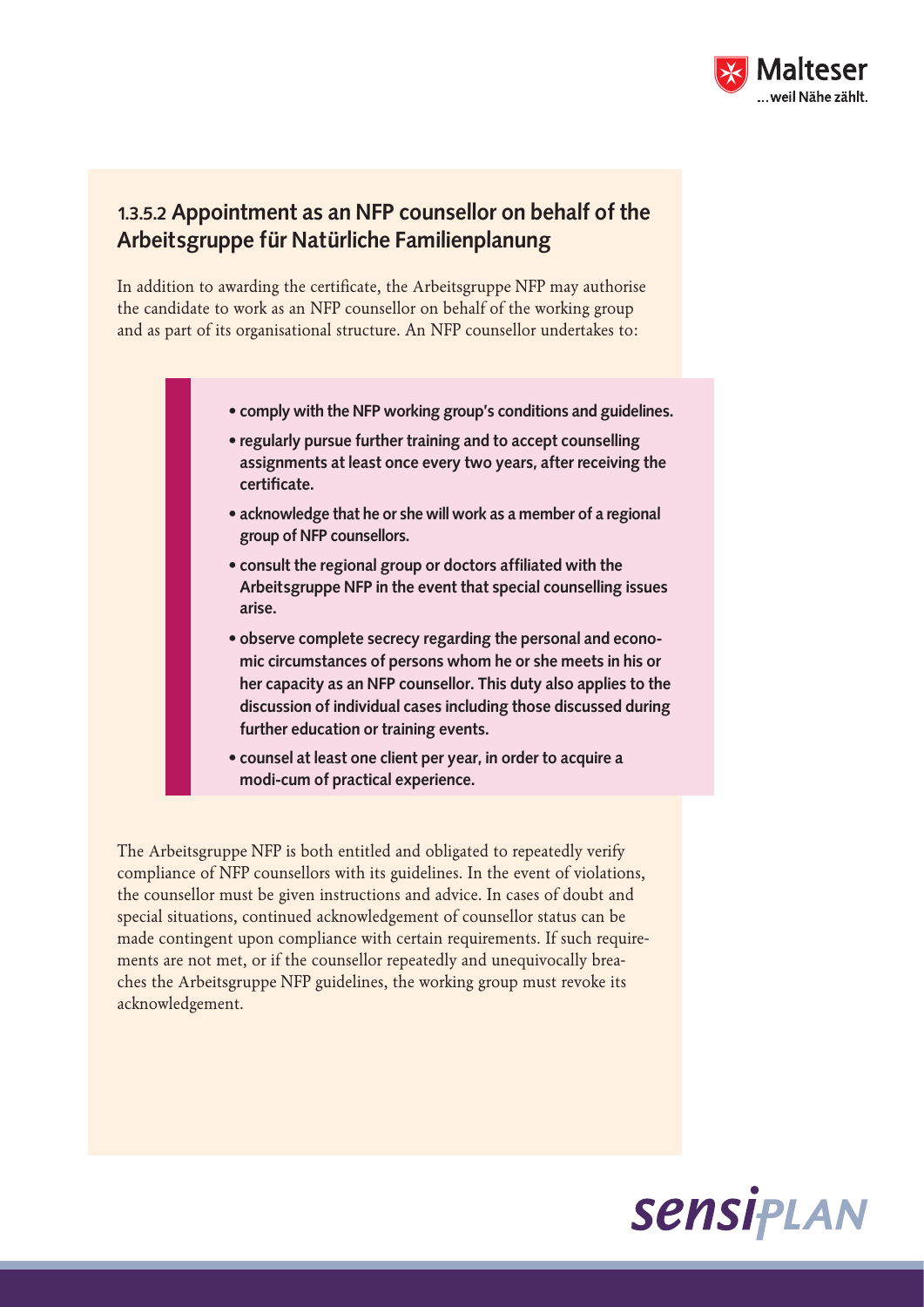

## NFP counselling as a member of the Arbeitsgruppe NFP 2

NFP counsellors may practise within the NFP Team's organisational structure and on its behalf only if they have been acknowledged and authorised to do so by the Arbeitsgruppe NFP. Counsellors are obligated to abide by the Arbeitsgruppe NFP guidelines, including any possible amendments thereof. The Arbeitsgruppe NFP exercises ultimate authority.

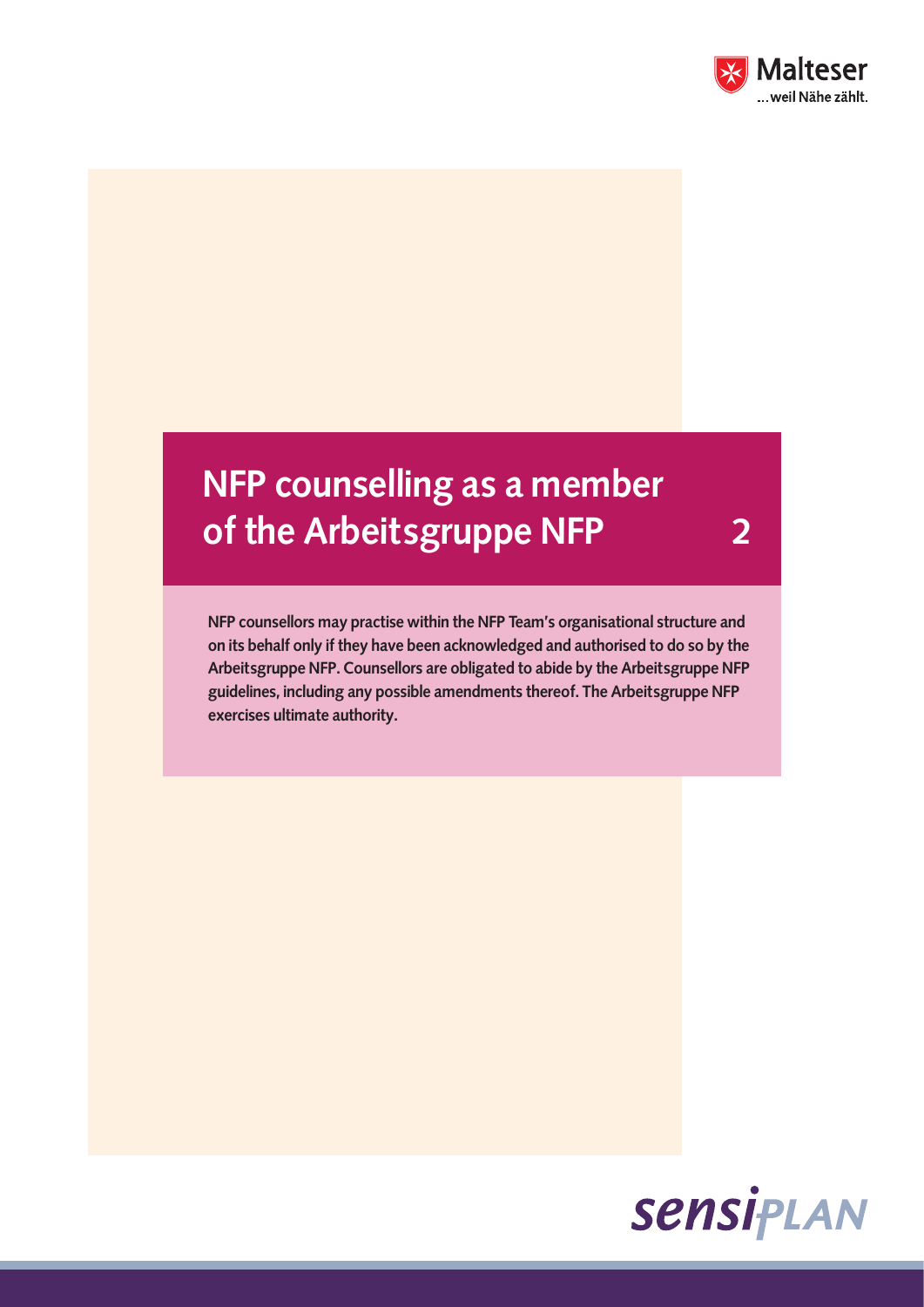

NFP counselling is considered a service that must be rendered to whomsoever desires it, regardless of his or her identity and motives.

Counselling addresses people who want it and who

- wish to learn more about their bodies
- wish to become pregnant or
- wish to avoid pregnancy.

The aim of counselling is to enable women or couples to observe, record and assess bodily changes occurring over the course of the menstrual cycle, so fertile and infertile days can be identified. NFP counselling does not include providing medical, psychological or spiritual advice.

NFP counselling can be dispensed to individuals or couples, or else to small groups (no more than four women or couples). NFP counselling is carried out for the duration of approximately three menstrual cycles. Its procedures are described in the commentary to the NFP introduction.